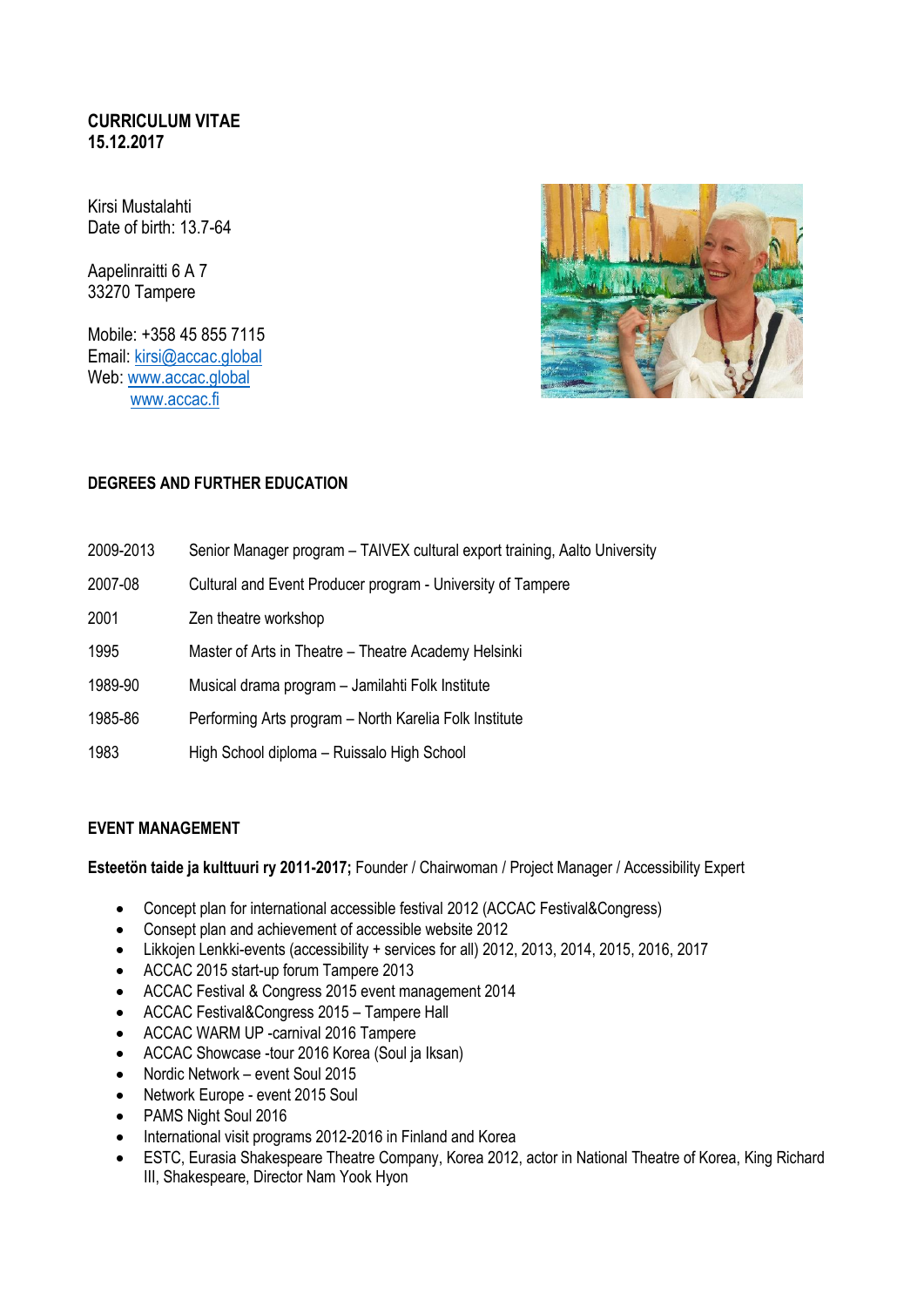- Cooperation projects and international tours for Finnish culture and art professionals
- ACCAC Egypt Center 2016 Cairo
- ACCAC Korea Center 2017 Seoul
- ABBA.EU Audience blending by arts with Finnish Kukunor theatre concept Creative Europe 2017-2019
- ACCAC Asia sponsor event in Korea 2017
- ACCAC showcase tour India-Nepal 2017, Artistic Director & accessibility

# **ACCAC GLOBAL 2016 – Co-Founder**

• ACCAC kickoff Gala Espoo 19.8.2017 – Artistic Director

### **Lieksa Brass Week –** Managing Director 2013-2014

Arrangements for international Brass Music Festival including the finance, marketing, international competition, music courses, 60 concerts total, website, contracts, employees, accessibility etc.

### **Tapahtumatuotanto Voltti Oy, Project Manager 2008-2012**

- Likkojen Lenkki -events 2008-2012 Tampere, Jyväskylä and Oulu
- Hyvän Olon Viikko 2009-2011
- Liikkis -event 2009-2010
- Company events 2008-2012

### **Hansahammar Oy, Event Producer 2004-2005**

• Hyvän Olon Messut 2005

### **ART MANAGEMENT**

- **TIRAKKOR – Group 2005-2016 (bilingual performances and tour arrangements)**
	- o 2007 Jos olet yksin ja salaa, Hannele Huovi
	- o 2008 Out at Sea, Slawomir Mrozek
	- o 2009 Bilingual Colors, Hannele Huovi
	- o 2009 Mies joka halusi viitata, Eero Enqvist
	- o 2012 Out at Sea, Slawomir Mrozek
	- o 2014 -2016 Kukunor ja Unikuu, Eero Enqvist
- **Dawn Jani Birley, deaf actor 2013**
	- o tour in South Korea Elävä taulu
- **Work Group Lång Romance 2011-2012**
	- o tour arrangements and production in Finland and Korea, wheelchair dancer Risto Lång, koreografi Minni Hirvonen
- **Work Group Soiva F – wind orchestra tour in Pirkanmaa, Prokofjev; Pekka ja Susi, 2010**
- **Workshops with deaf youngsters Törmäys -FILM, 2010-2011**

### **INTERNATIONAL EVENTS (networking as a presenter)**

- TPAM 2010, Tokio Performing Arts Market
- PAMS 2010, Performing Arts Market Seoul